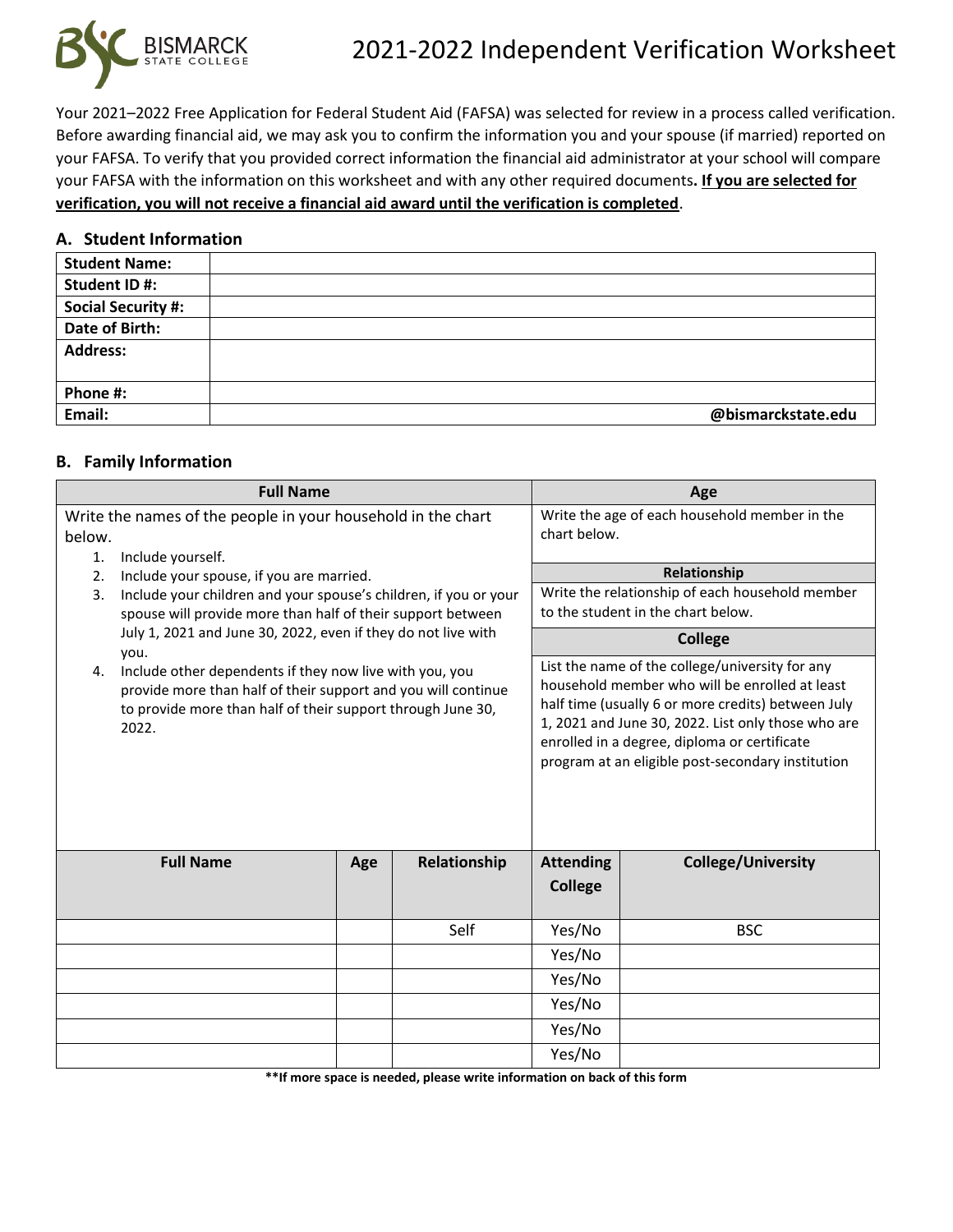## **C. Student (and Spouse, if married) 2019 Tax Filing Status**

| <b>STUDENT/SPOUSE</b> (If Married)                                                                                                                         |                           |  |  |  |
|------------------------------------------------------------------------------------------------------------------------------------------------------------|---------------------------|--|--|--|
| If you Filed 2019 Taxes with IRS (Select one box only):                                                                                                    |                           |  |  |  |
| I/We used the IRS data retrieval tool on my FAFSA                                                                                                          |                           |  |  |  |
| I/We did not use the IRS date retrieval tool initially but have now made corrections to my FAFSA using that process.                                       |                           |  |  |  |
| Date Correction Made to FAFSA:                                                                                                                             |                           |  |  |  |
| I/We have included an official 2019 IRS Tax Return Transcript or Signed copy of 2019 Income Tax Return with the                                            |                           |  |  |  |
| worksheet.                                                                                                                                                 |                           |  |  |  |
| **If filing status of married filing separate, include both student and spouses 2019 IRS Tax Return Transcript<br>or Signed copy of 2019 Income Tax Return |                           |  |  |  |
| **If married after 2019 tax filing year, include both student and spouse 2019 IRS Tax Return Transcript or signed<br>copy of 2019 Income Tax Return        |                           |  |  |  |
| I/We filed Amended Taxes and have include the following items with this worksheet:                                                                         |                           |  |  |  |
| 2019 Signed 1040X                                                                                                                                          |                           |  |  |  |
| 2019 IRS Tax Return Transcript or Signed copy of 2019 Income Tax Return                                                                                    |                           |  |  |  |
|                                                                                                                                                            |                           |  |  |  |
| If you DID NOT FILE 2019 Taxes with IRS (Select one box only):                                                                                             |                           |  |  |  |
| Student was not employed and did not have income and am not required to file 2019 Tax Return. Student has                                                  |                           |  |  |  |
| Included with form 2019 IRS Non-Tax Filing Letter. *See last page of form for Non-Tax Filing Letter directions.                                            |                           |  |  |  |
| Student was employed and had income, but am not required to file a 2019 Tax Return (complete form below                                                    |                           |  |  |  |
| and attached W-2's). Student has included with form 2019 IRS Non-Tax Filing Letter.                                                                        |                           |  |  |  |
| *See last page of form for Non-Tax Filing Letter directions.                                                                                               |                           |  |  |  |
| Spouse was not employed and did not have income and not required to file 2019 Tax Return. Spouse has                                                       |                           |  |  |  |
| included with form 2019 IRS Non-Tax Filing Letter.                                                                                                         |                           |  |  |  |
| *See last page of form for Non-Tax Filing Letter directions.                                                                                               |                           |  |  |  |
| Spouse was employed and had income, but not required to file a 2019 Tax Return (complete form below and                                                    |                           |  |  |  |
| attach W-2's). Spouse has included with form 2019 IRS Non-Tax Filing Letter.                                                                               |                           |  |  |  |
| *See last page of form for Non-Tax Filing Letter directions.                                                                                               |                           |  |  |  |
| Employer                                                                                                                                                   | <b>Amount Earned 2019</b> |  |  |  |
|                                                                                                                                                            | $\zeta$                   |  |  |  |
|                                                                                                                                                            |                           |  |  |  |
| $\zeta$                                                                                                                                                    |                           |  |  |  |
|                                                                                                                                                            |                           |  |  |  |
| \$                                                                                                                                                         |                           |  |  |  |
|                                                                                                                                                            |                           |  |  |  |
| \$                                                                                                                                                         |                           |  |  |  |
|                                                                                                                                                            |                           |  |  |  |

| 2019 Federal Income Tax Filing Requirements                                                 |                  |  |  |
|---------------------------------------------------------------------------------------------|------------------|--|--|
| For most people, a tax return must be filed with the IRS if their 2019 income was at least: |                  |  |  |
| \$12,500 Gross Income<br><b>Single</b>                                                      |                  |  |  |
| Married - filing joint return<br>\$24,400 Gross Income                                      |                  |  |  |
| Married - filing separately                                                                 | \$5 Gross Income |  |  |
| <b>Head of Household</b><br>\$18,350 Gross Income                                           |                  |  |  |
| Qualifying widow(er) with dependent<br>\$24,400 Gross Income                                |                  |  |  |
| Tax filing requirements may be found in the IRS Form 1040 instruction book.                 |                  |  |  |
| The amounts listed are for individuals under the age of 65.                                 |                  |  |  |
| See www.irs.gov for additional information                                                  |                  |  |  |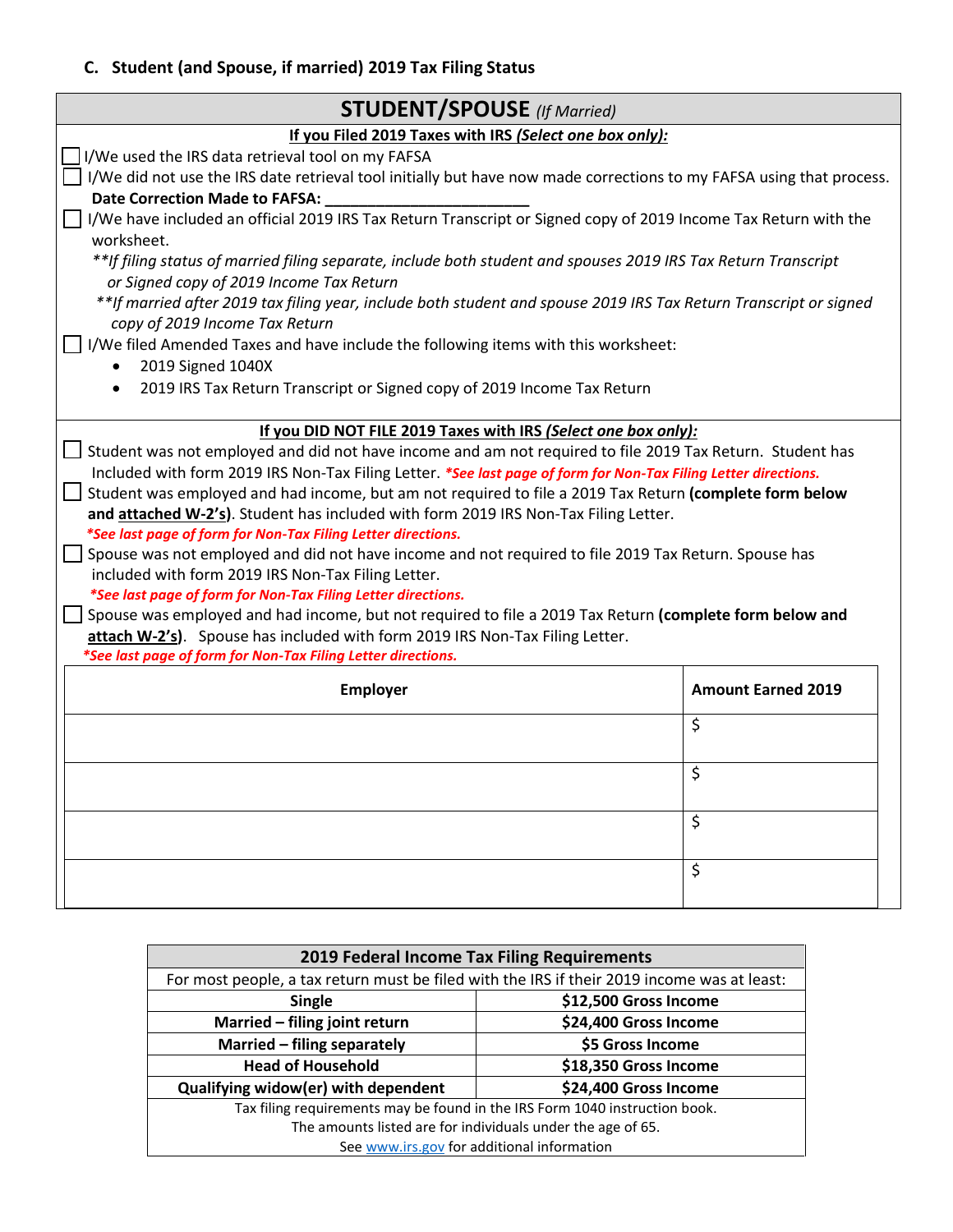Student Name:

### **D. Student/Spouse** *(if married)* **Additional Financial Information**

1. Did you or anyone in your household receive food stamps (SNAP) in 2019 and/or 2020?

| $\Box$ Yes<br>- INo                                            |             |       |
|----------------------------------------------------------------|-------------|-------|
| If yes, who received the benefit? $\Box$ Student $\Box$ Spouse |             | Other |
| For which years: $\Box$ 2019                                   | $\Box$ 2020 |       |

- 2. In 2019 did you (and/or spouse, if married) Receive child support because of divorce, separation or legal requirements? Yes (complete chart below)No
- 3. In 2019 did you (and/or spouse, if married) Pay child support because of divorce, separation or legal requirements?  $\Box$  Yes (complete chart below)  $\Box$  No

### **\*\*If yes to questions 2 and/or 3, please complete the form and** *attach proof of child support Received/Paid for 2019* **(Child Support Enforcement Printout)**

| <b>Name of Person</b> | <b>Name of Person</b> | Name of Child for       | Age of Child for        | Amount of            | <b>Amount of Child</b> |
|-----------------------|-----------------------|-------------------------|-------------------------|----------------------|------------------------|
| Who Paid Child        | Who Received          | <b>Whom Child</b>       | <b>Whom Child</b>       | <b>Child Support</b> | <b>Support</b>         |
| <b>Support</b>        | <b>Child Support</b>  | <b>Support was Paid</b> | <b>Support was Paid</b> | <b>Paid in 2019</b>  | Received in 2019       |
|                       |                       |                         |                         |                      |                        |
|                       |                       |                         |                         |                      |                        |
|                       |                       |                         |                         |                      |                        |
|                       |                       |                         |                         |                      |                        |

*\*\*If more space is needed, please write information on the back of this form*

### **E: Signatures:**

### *I certify that all the information reported on this worksheet is complete and correct.*

| *Requires physical signature. Unsigned forms or those with digital /electronic/types signatures will be returned. |       |  |  |
|-------------------------------------------------------------------------------------------------------------------|-------|--|--|
| <b>Student Signature:</b>                                                                                         | Date: |  |  |
|                                                                                                                   |       |  |  |
| <b>Spouse Signature:</b>                                                                                          | Date: |  |  |
| (If applicable)                                                                                                   |       |  |  |

| **Warning: If you purposely give false |         |
|----------------------------------------|---------|
| or misleading information on this      | Drop Of |
| worksheet, you may be fined, be        |         |
| sentenced to jail, or both.            |         |
|                                        |         |

**Bismarck State College Financial Aid Office** Mail: PO Box 5587, Bismarck, ND 58506 ff: 1500 Edwards Ave, Schafer Hall, Room 138 Email: bsc.financialaid@bismarckstate.edu Fax: 701-224-2402 Phone: 701-224-5494